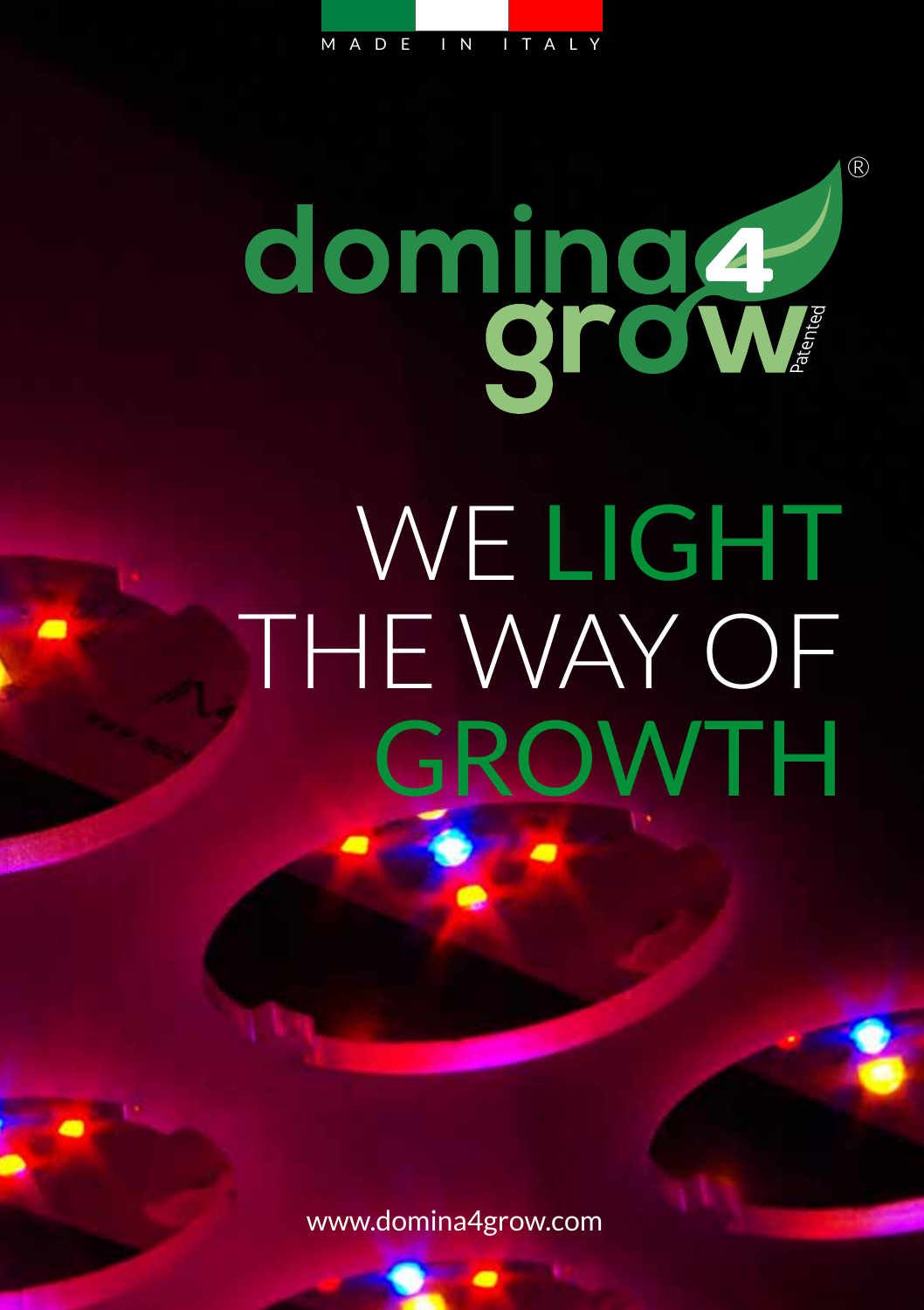# **DOMINA4GROW®**

#### **LA LINEA DOMINA4GROW® OFFRE GRANDI PRESTAZIONI AL SERVIZIO E PER IL BENESSERE DELLA NATURA**

**Domina4Grow®** nasce con uno spettro luminoso, configurato per una crescita e fioritura ottimale, frutto di test e ricerca sulla Radiazione Fotosintetica Attiva (PAR). Combina il brevetto **INLED®** con diodi specifici di ultima generazione, selezionati per potenza e qualità radiometriche e fotometriche, integrati nel sistema, realizzati da CREE®, leader di mercato nella produzione di componenti LED ad alte performances.

**Domina4Grow®** è costituita da lampade LED a sospensione, multi spettro, a lunghezze d'onda variabile, proposte in due versioni: D4G180 modello dotato di 60 diodi con una potenza massima configurabile di 180W e D4G540 modello dotato di 180 diodi, in grado di produrre fino a 540W di potenza. L'angolo di luce emessa rispetta lo standard industriale di **120°**. Le lampade possono essere fornite di lenti intercambiabili in grado di convogliare il flusso luminoso a **70°** o **90°**.

#### *SERIES ARE DESIGNED AROUND NATURE AND MADE FOR OPTIMAL PERFORMANCE*

*We discovered and implemented the optimal light wavelength that will maximize blooming and plant growth rate thanks to our extensive research into Photosynthetic Active Radiation (PAR) that has allowed us to an optimal light spectrum for increased photosynthesis rate.*

*We combine INLED technology with the latest diodes from CREE®, a market leader in production of LED components and to further improve the efficiency of our lamps.*

*Domina4Grow® series includes suspension LED lamps multi-spectrum with variable wave lengths. It's available in two versions: D4G180 featuring 60 LED diodes with the nominal output power of 180W and D4G540 featuring 180 LED diodes with the nominal output power of 540W. We offer the possibility of installing lenses that will focus the light angle from an industry standard of 120° to more efficient 70° and 90°.* 

## **Italian•Led•Technology**



Unico sistema brevettato Plug&Play per realizzare spettri luminosi personalizzati *Powered by the unique Plug&Play technology for personalized customizable light spectrums*

#### **Il Sistema INLED***®* **rappresenta una delle nostre tecnologie d'avanguardia, brevettate.**

INLED*®* è l'unico sistema che rende possibile la personalizzazione dello spettro luminoso senza sostituire, parzialmente o integralmente, la struttura della lampada. Segue la filosofia "Plug and Play" che permette di utilizzare una sola lampada su cui è possibile sostituire autonomamente diversi LED set.

#### *INLED® system Our cutting-edge, built-in patented technology.*

*INLED® the unique plug & play system to quickly and easily change the LED printed circuit boards without affecting the lamp structure itself. This cutting-edge solution allows to customize the lamp's LED configuration on the spot creating tailored light spectrums able to respond to any specific plants' need.*

# **SUPER SILENCE COOLING**

Il raffreddamento è gestito da alimentatori dedicati e da ventole super silenziose. I sistemi impiegati, così composti, garantiscono elevati volumi d'aria e **bassissimi valori di rumorosità**.

*The cooling systems ensure high air volumes and very low noise levels. The components mounted on the lamps for connection to the mains enable the use of several lighting units connected in series between them.*



# **PERFORMANCE COMPONENTS**

#### **UN SOLO STRUMENTO, INFINITE COMBINAZIONI -** *ONE DEVICE, ENDLESS OPTIONS*

La linea D4G può essere configurata con spettri luminosi, idonei al ciclo completo di coltivazione, oppure alle singole fasi - vegetativa, di fioritura, Real Vision - fino alla completa personalizzazione dei modelli di lampade, sulla base di specifiche richieste.

*D4G series can be configured with an array of light spectrums suitable to Full Cycle, Vegetative and Blooming phases up to any customizable option according to clients' specifications*

#### **Spettro Caratteristico -** *Distinctive Spectrum*

Tutte le nostre lampade sono dotate di uno spettro luminoso configurato, frutto di alta sperimentazione che permette di avere una lunghezza d'onda ottimale per le singole fasi di crescita e fioritura delle piante.

*All our lamps come with a configured light spectrum, a result of years of testing and fine tuning to make sure that the optimal light wavelength is achieved for increased plant growth and flowering rates.*



#### **Spettro Personalizzabile -** *Spectrum of your choice*

Offriamo la possibilità di regolare lo spettro prodotto dalle nostre lampade, integrando e variando diverse lunghezze d'onda da 400 nm a oltre 700 nm. Questa soluzione permette di ottenere uno spettro luminoso adeguato a quello richiesto dei nostri clienti.

*We offer customized options for adjusting the light wavelength that your own lamp will produce by integrating several different light wavelengths from 400 nm up to 700 nm and over. It allows us to create a light spectrum 100% according to clients' specifications.*

#### **Ottiche Intercambiabili -** *Interchangeable Optics*

Tutte le nostre lampade sono equipaggiate con diodi LED ad un angolo di dispersione della luce di 120°: si tratta di un valore di fabbricazione standard. Nel caso in cui i nostri clienti desiderino un sistema più specifico, offriamo due set di lenti per direzionare la luce a 70° o 90°.

*All our lamps come with LED diodes that have a 120° angle of light dispersion. This has been set as an industry standard and has proven to be the most optimal overall. For clients that desire a more specialized system, we offer two different sets of lenses that are used to focus the light to 70° or 90°.*



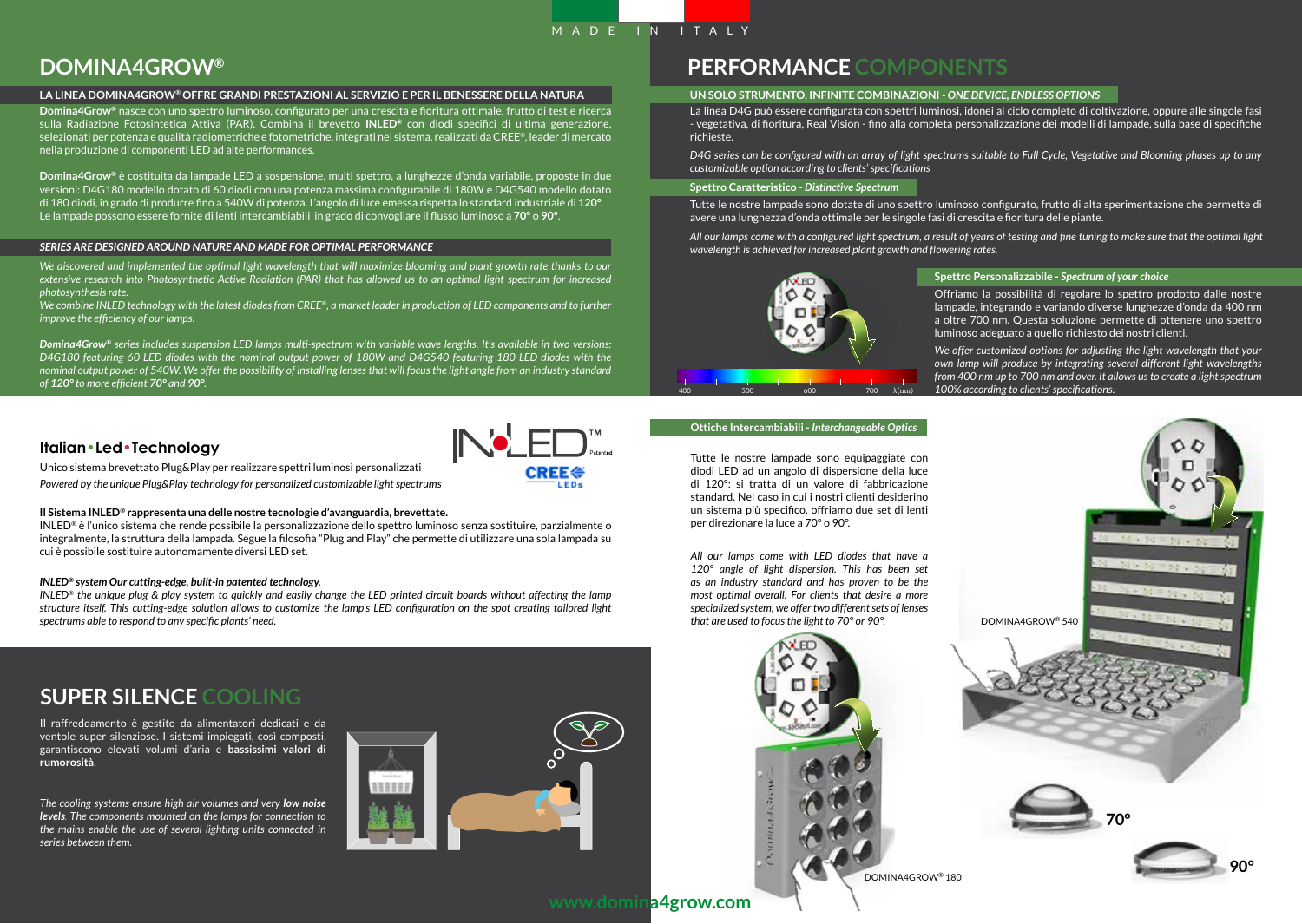

 $C\in$ 



**D4G180 FULL CYCLE \***

Il modello D4G180 è dotato di 60 diodi LED con una potenza massima configurabile di 180W\*. Con un ingombro di cm 19,0 x 21,8 x 7,5 soddisfa le esigenze di ogni coltivatore con ottimi risultati in termini di efficienza e di qualità del prodotto ottenuto. Le piccole dimensioni rendono la lampada D4G180 particolarmente adatta ad ambienti ridotti, senza ridurne le eccellenti prestazioni.

*This plant growing features 60 LED diodes with the nominal output power of 130W which can be easily driven up to 180W\*. Its relatively compact size compared to our bigger D4G540 makes more suitable for compact growers that large-scale use. Despite its size the D4G180 will easily handle the lighting needs of any smaller green house with optimal results and efficiency.*

**D4G-180FC90**



**D4G-180FC70**

Il modello D4G540 è dotato di 180 diodi LED in grado di produrre fino a 540W\* di potenza. Misura cm 36,5 x 32,8 x 7,5. Le dimensioni importanti e le notevoli prestazioni, rendono la lampada D4G540, la scelta perfetta per soddisfare le esigenze di illuminazione del coltivatore professionale.

*The D4G540 is a larger and more powerful lamp featuring three times the amount of LED diodes of the D4G180. Its 180 diodes con produce up to 540W\* of power which, coupled with its considerable size, makes it a perfect choice for any professional grower looking to cover their lighting needs.*

**D4G540 FULL CYCLE \***



**D4G-540FC90 D4G-540FC70**

|            | 70°         |       | 90°   |       |
|------------|-------------|-------|-------|-------|
|            | 60x60       | 80×80 | 60x60 | 80×80 |
| PAR @ 50cm | 650         | 620   | 410   | 398   |
| PAR/Watt   | 5           | 4.8   | 3.2   | 3,1   |
| lux        | 15080       | 14450 | 10170 | 9450  |
| lux/Watt   | 116         | 111.2 | 78.2  | 72,7  |
|            | Performance |       |       |       |

| Potenza Utilizzata - Actual Power                             | 130 W                            |
|---------------------------------------------------------------|----------------------------------|
| Potenza Nominale - Nominal Power                              | 180 W                            |
| LED Chip                                                      | <b>CREE</b>                      |
| <b>I FD Power</b>                                             | 3W                               |
| $N^{\circ}$ LED - LED Q.ty                                    | 60                               |
| <b>PCB</b>                                                    | Alluminio - Alluminium           |
| Input Voltage                                                 | $220 - 240V$                     |
| Power Factor                                                  | > 0.95                           |
| T <sup>o</sup> ambientale di utilizzo - Operating Temperature | $-20+40$ °C.                     |
| Dimensioni - Dimensions                                       | $19.0 \times 21.8 \times 7.5$ cm |
| Peso - Weight                                                 | $3.4$ Kg                         |
|                                                               |                                  |

Il PAR indica un intervallo di lunghezza d'onda della luce compreso tra i 400 e 700 nanometri (approssimativamente l'intervallo della luce visibile per l'occhio umano), che corrisponde alla lunghezza d'onda ottimale per la fotosintesi. Le particelle di luce di lunghezze d'onda inferiore a 400 nm e superiori a 700 nm non sono utili a innescarla.

**lumen:** lumen è l'unità di misura che indica

la quantità di luce emessa da una singola

sorgente luminosa.

**lum:** lux è la scala utilizzata per misurare la quantità di luce ( definita in lumen) che illumina una superficie di un metro quadrato.

**Spettro:** Lo Spettro è un termine comune che comprende tutte le frequenze note della radiazione elettromagnetica e le loro rispettive lunghezze d'onda. (Nota: La luce è una forma di radiazione elettromagnetica).

*PAR Photosynthetic Active Radiation: PAR represents a range of light wavelength from 400 to 700 nanometers (roughly the range visible to human eye) which is the optimal wave length for photosynthesis. Light particles of lower wavelentgths carry too much energy and can be damaging to plant cells and tissue while those of wavelengths exceeding 700 do not have enough energy to trigger photosynthesis.*

*lumen: lumen is a measurement unit that represents the quantity of light emitted by a single source.*

*lux: lux is a measurement unit that is used to measure the quantity of light (measured in lumen) illuminating the surface of 1 square meter.*

*Spectrum: Spectrum is a collective term that encompasses all the know frequencies of electromagnetic radiation and their respective wave lengths. (Note: Light is a type electromagnetic radiation).*

**www.domina4grow.com** *\*Disponibile surichiesta - Available upon request* 

| Performance |       | $70^\circ$ |       | 90°     |  |
|-------------|-------|------------|-------|---------|--|
|             | 80x80 | 100×100    | 80×80 | 100x100 |  |
| PAR @ 50 cm | 1950  | 1870       | 1249  | 1239    |  |
| PAR/Watt    | 5.1   | 4.9        | 3.3   | 3.3     |  |
| lux         | 46100 | 44500      | 30240 | 29085   |  |
| lux/Watt    | 121,3 | 117.1      | 79.6  | 76.5    |  |

| ١ |  |
|---|--|

50 cm

| Potenza Utilizzata - Actual Power                             | 380 W                            |
|---------------------------------------------------------------|----------------------------------|
| Potenza Nominale - Nominal Power                              | 540 W                            |
| LED Chip                                                      | <b>CREE</b>                      |
| <b>LED Power</b>                                              | 3W                               |
| $N^{\circ}$ LED - LED Q.ty                                    | 180                              |
| <b>PCB</b>                                                    | Alluminio - Alluminium           |
| Input Voltage                                                 | $220 - 240V$                     |
| Power Factor                                                  | > 0.95                           |
| T <sup>o</sup> ambientale di utilizzo - Operating Temperature | $-20+40$ °C.                     |
| Dimensioni - Dimensions                                       | $36.5 \times 32.8 \times 7.5$ cm |
| Peso - Weight                                                 | 9.5 Kg                           |



*\**

 $\epsilon$ 

*\**

**DISPONIBILI ALTRE CONFIGURAZIONI •** *OTHER CONFIGURATIONS AVAILABLE* **DISPONIBILE IN KIT •** *KIT AVAILABLE*

DISPONIBILI ALTRE CONFIGURAZIONI . OTHER CONFIGURATIONS AVAILABLE

*\**

DISPONIBILE IN KIT . KIT AVAILABLE

П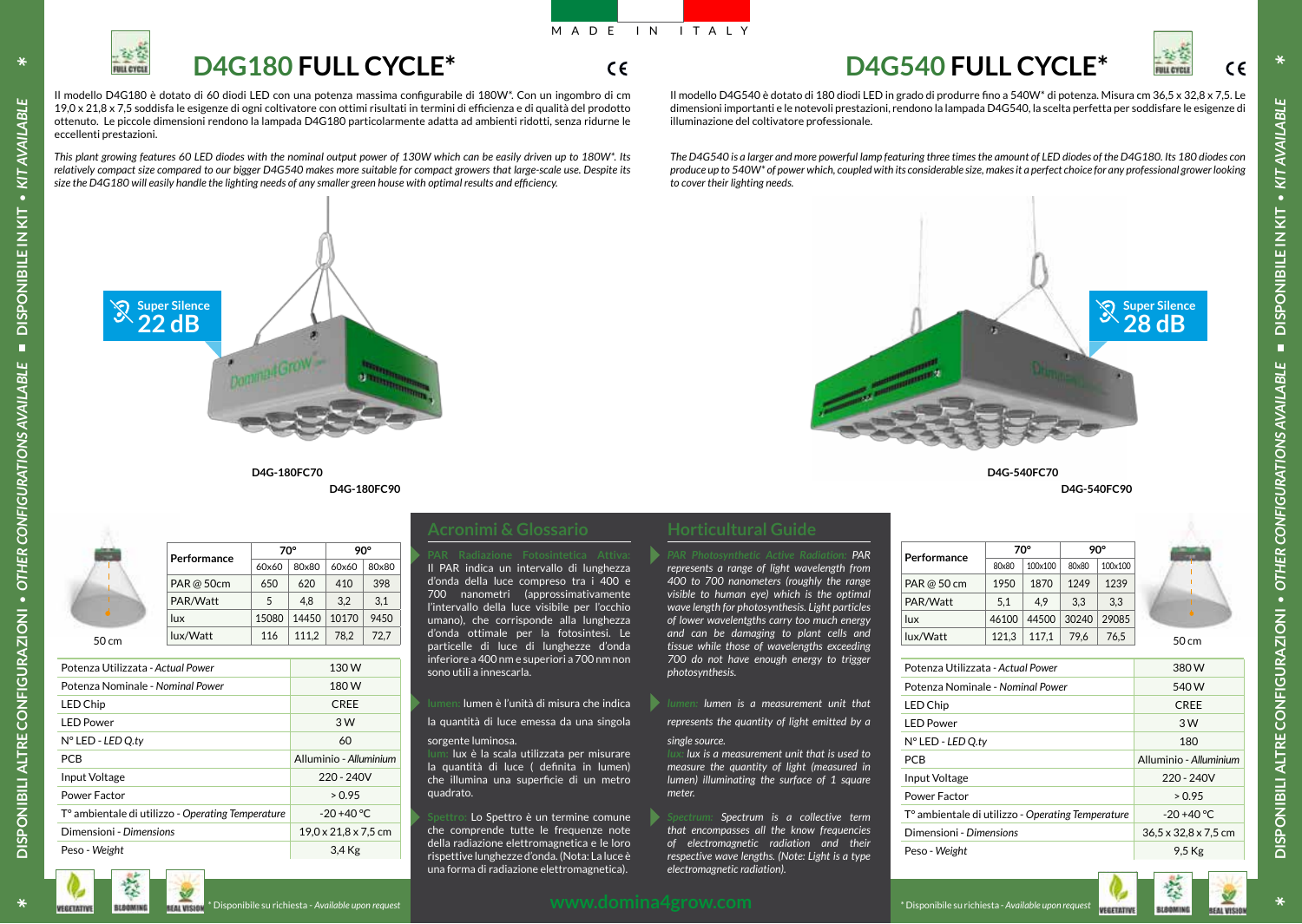## M A D E I N I T A L Y

# **COMPONENTS & PARTS**



| ш       | <b>Full Cycle</b><br>D4G-180FC-PCB001     | <b>Real Vision</b><br>D4G-180RV-PCB001 |
|---------|-------------------------------------------|----------------------------------------|
| L٢<br>m | Fioritura - Flowering<br>D4G-180FL-PCB001 | White WW<br>D4G-180WW-PCB001           |
|         | Vegetativa - Growth<br>D4G-180GR-PCB001   |                                        |



VENTOLE - *FANS*

**ASSEMBLY**



**Modulo -** *Module* **5 LED** Domina4Grow® 180



**Modulo -** *Module* **30 LED** Domina4Grow® 540



**KIT**

**D4G-180-KIT\***



**D4G-540-KIT\***

LENTI - *LENSES*





Lente 90° *Lens 90°* Ventola 120 mm

Art. D4G-LENTE090 *Fan 120 mm* Art. D4G-180FAN

PCB 30 LED

PCB 30 LED

# CABLAGGI - *POWER CABLES*



Lente 70° *Lens 70°* Art. D4G-LENTE070

Cavo di Alimentazione

*Power cord* Art. D4G-3G075SCHUKO Art. D4G-PROLUNGA



Art. D4G-LP60700 Alimentatore 5W 12 V *Power supply 5W 12 V* Art. D4G-5W12V

ALIMENTATORI *- POWER SUPPLIES*

ACCESSORI SOSPENSIONE - *SUSPENSION ACCESSORIES*







Cavi in Acciaio D4G180 *Steel wires for D4G180*  Art. D4G-1800202G Cavi in Acciaio D4G540 *Steel wires for D4G540* Art. D4G-5400252G

Moschettone *Carabiner* Art. D4G-MOSCHETTONE

Maniglia D4G180 *Handle D4G180* Art. D4G-180MANIGLIA

Ventola 92 mm *Fan 92 mm* Art. D4G-540FAN



# **www.domina4grow.com**